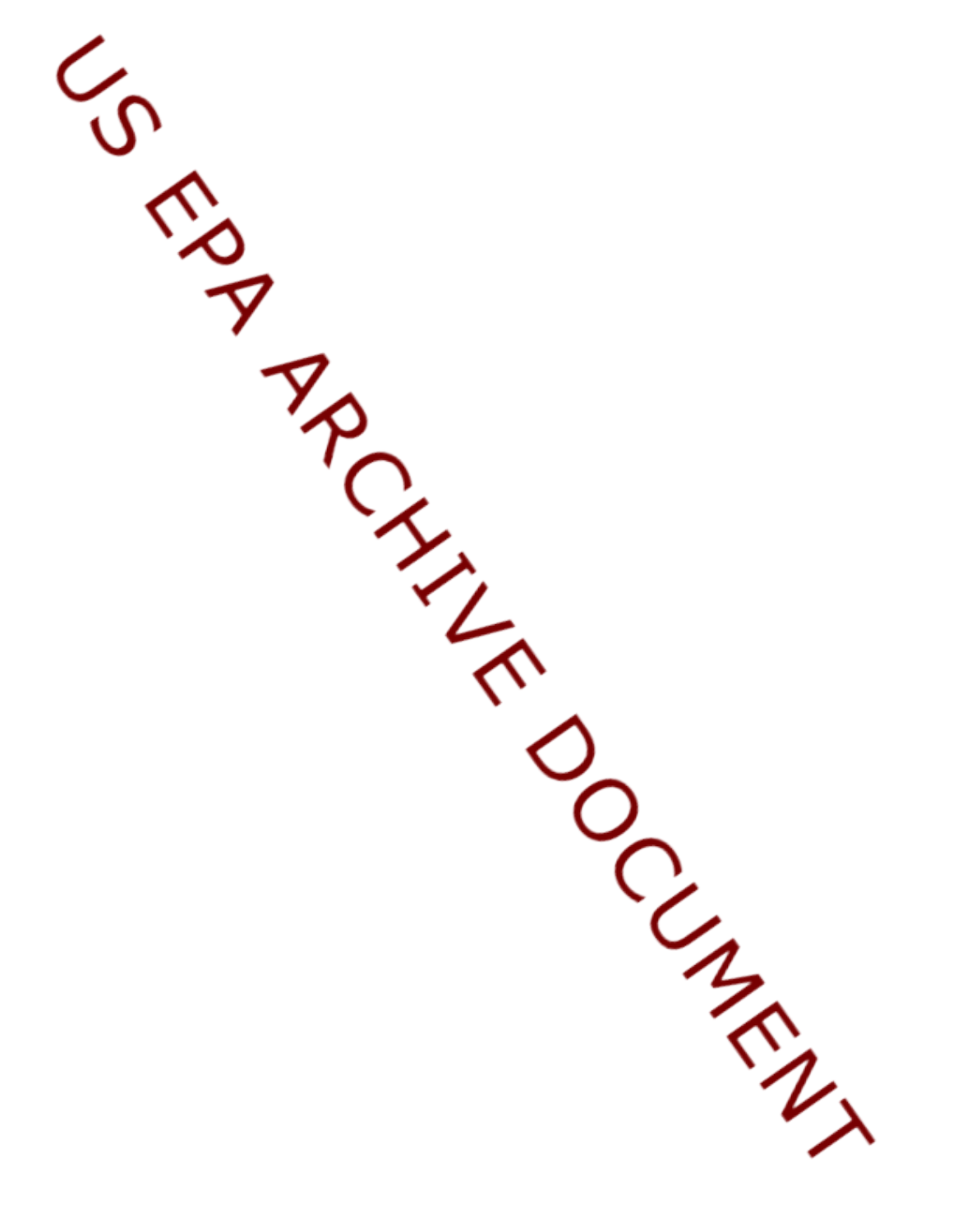**UNITED STATES ENVIRONMENTAL PROTECTION AGENCY** 

Office of Research and Development Washington, D.C. 20460

![](_page_1_Picture_3.jpeg)

# **ENVIRONMENTAL TECHNOLOGY VERIFICATION PROGRAM VERIFICATION STATEMENT**

| <b>TECHNOLOGY TYPE:</b>     | POLYCHLORINATED BIPHENYL (PCB) FIELD ANALYTICAL<br><b>TECHNIQUES</b>                    |
|-----------------------------|-----------------------------------------------------------------------------------------|
| APPLICATION:                | <b>MEASUREMENT OF PCBs IN SOILS AND SOLVENT EXTRACTS</b>                                |
| TECHNOLOGY NAME:            | D TECH PCB TEST KIT                                                                     |
| COMPANY:<br><b>ADDRESS:</b> | STRATEGIC DIAGNOSTICS INC.<br><b>111 PENCADER DRIVE</b><br><b>NEWARK, DE 19702-3322</b> |
| PHONE:                      | 302) 456-6789                                                                           |

The U.S. Environmental Protection Agency (EPA) has created a program to facilitate the deployment of innovative technologies through performance verification and information dissemination. The goal of the Environmental Technology Verification (ETV) Program is to further environmental protection by substantially accelerating the acceptance and use of improved and more cost-effective technologies. The ETV Program is intended to assist and inform those involved in the design, distribution, permitting, and purchase of environmental technologies. This document summarizes the results of a demonstration of the Strategic Diagnostics Inc. (SDI) D TECH PCB test kit.

## **PROGRAM OPERATION**

EPA, in partnership with recognized testing organizations, objectively and systematically evaluates the performance of innovative technologies. Together, with the full participation of the technology developer, they develop plans, conduct tests, collect and analyze data, and report findings. The evaluations are conducted according to a rigorous demonstration plan and established protocols for quality assurance. EPA's National Exposure Research Laboratory, which conducts demonstrations of field characterization and monitoring technologies, with the support of the U.S. Department of Energy's (DOE's) Environmental Management (EM) program, selected Oak Ridge National Laboratory as the testing organization for the performance verification of polychlorinated biphenyl (PCB) field analytical techniques.

## **DEMONSTRATION DESCRIPTION**

In July 1997, the performance of six PCB field analytical techniques was determined under field conditions. Each technology was independently evaluated by comparing field analysis results to those obtained using approved reference methods. Performance evaluation (PE) samples were also used to assess independently the accuracy and comparability of each technology.

The demonstration was designed to detect and measure PCBs in soil and solvent extracts. The demonstration was conducted at the Oak Ridge National Laboratory (ORNL) in Oak Ridge, Tennessee, from July 22 through July 29. The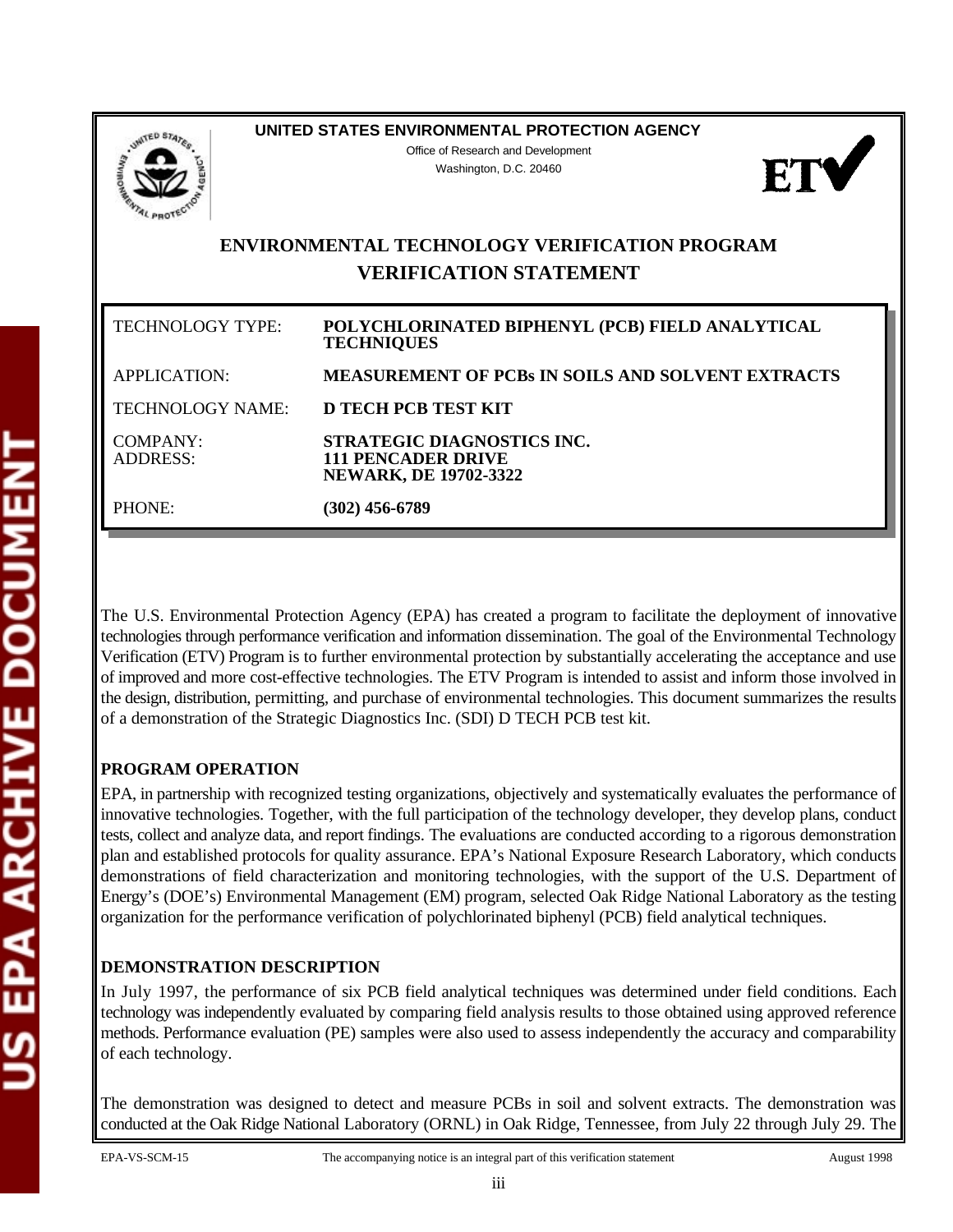study was conducted under two environmental conditions. The first site was outdoors, with naturally fluctuating temperatures and relative humidity conditions. The second site was inside a controlled environmental chamber, with generally cooler temperatures and lower relative humidities. Multiple soil types, collected from sites in Ohio, Kentucky, and Tennessee, were analyzed in this study. Solutions of PCBs were also analyzed to simulate extracted surface wipe samples. The results of the soil and extract analyses conducted under field conditions by the technology were compared with results from analyses of homogeneous replicate samples conducted by conventional EPA SW-846 methodology in an approved reference laboratory. Details of the demonstration, including a data summary and discussion of results, may be found in the report entitled *Environmental Technology Verification Report: Immunoassay Kit, Strategic Diagnostics, Inc., D TECH PCB Test Kit,* EPA/600/R-98/112.

### **TECHNOLOGY DESCRIPTION**

The D TECH PCB test kit is designed to provide quick, semi-quantitative, and reliable test results for making environmental decisions. The D TECH kit utilizes immunoassay technology to detect trace amounts of PCBs in environmental samples. This test specifically detects Aroclors 1254, 1260, and 1262 equally; reacts well with Aroclors 1242, 1248, and 1268; reacts moderately with Aroclors 1232 and 1016; and shows little reactivity to Aroclor 1221. The test is calibrated for Aroclor 1254 and has conversions for Aroclors 1242 and 1248. The D TECH PCB test kit uses latex particles as the solid support component of the assay. With this immunoassay system, antibodies are immobilized on the thousands of latex particles that are free to interact and react with the sample solution. To initiate the test, a sample solution (soil extract) is added to a dry mixture of antibody-coated latex particles and enzyme conjugate. A competitive reaction for binding sites on the antibodies then occurs between the analyte PCBs (in the sample solution) and the added enzyme conjugate. When the reaction is complete, the particles are collected on the membrane surface of a collection cup and briefly washed. The test is completed by adding a color developing solution to the surface of the collection cup. As with the other immunoassay systems, the enzyme conjugate produces a color change reaction which can then be detected and measured. The darker the color, the less analyte PCB is present in the sample. Measurement of the test results can be completed instrumentally with a reflectance meter or visually with the included color card.

## **VERIFICATION OF PERFORMANCE**

The following performance characteristics of the D TECH PCB test kit were observed:

*Throughput:* Throughput was 11 samples/hour in the chamber and 15 samples/hour outdoors. This rate included sample preparation and analysis.

*Ease of Use:* Three operators analyzed samples during the demonstration, but the technology can be run by a single operator. Minimal training (2 to 4 hours) is required to operate the D TECH kit, provided the user has a fundamental understanding of basic chemical and field analytical techniques.

*Completeness:* The D TECH kit generated results for all 232 PCB samples, for a completeness of 100%.

*Blank results:* PCBs were detected above the lowest reporting interval for five of the eight blank soil samples. Therefore, the percentage of false positive results was 62%. Two false positive results (25%) were reported for the extract samples. The D TECH kit reported 0.5% false negative results for soils and 0% for extracts.

*Precision:* The overall precision, based on the percentage of combined sample sets where all four replicates were reported as the same interval, was 44% for the PE soils, 21% for the environmental soils, and 25% for the extracts.